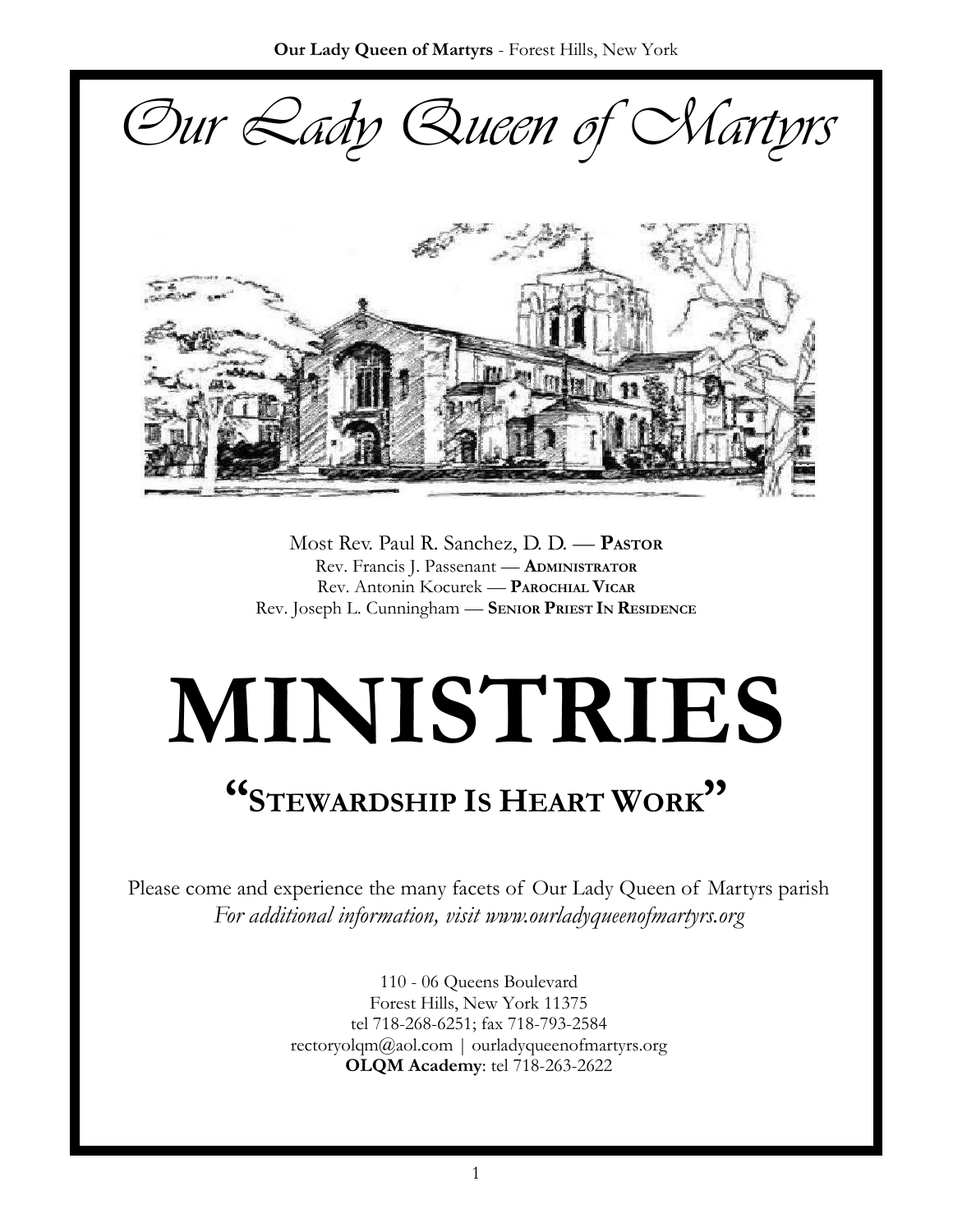### **Description of Ministries**

#### **ALTAR SERVER SOCIETY**

Our Lady Queen of Martyrs is blessed with more than 100 members of the Altar Server Society. Altar Servers assist with the parish worship by being present at the liturgical services and Masses. They add to the services with their assistance to the priest and the solemn performance of their duties. Under the direction of David James, the Society is a valuable asset to the parish and is open to all young people of the parish, beginning in the fifth grade. Anyone may join at any time into high school, as long as they desire to be of service to the parish by participating in the liturgical services.

Many of our servers really enjoy their participation, and look forward to serving, especially for the Holy Days or special events. The members offer a service to the parish, while enjoying the experience and the satisfaction of doing something well for the parishioners. If interested, please contact **Fr. Passenant** or **David James** at **(718) 268-6251**.

#### **ARISE**

ARISE Together in Christ is a new approach to spiritual renewal and deepening our faith, developing a closer relationship with Christ, growing in community and reaching out in service to others. We explore the intersection of faith and life, and engage in real dialogue with other parishioners in small faith-sharing communities of 8 to 10 people. It's a great opportunity to meet your parish peers and connect with others on a spiritual level. For more information, contact the rectory at **rectoryolqm@aol.com** or **(718) 268- 6251**, to be connected with one of our ARISE facilitators.



#### **CHARISMATIC PRAYER GROUP**

We pray together to worship God and to share our faith. Group meetings consist of spontaneous prayer, scripture reading and the exercise of charismatic gifts. Regular meetings take place every Friday at 7:30 p.m., in the rectory's main meeting room. Members engage in Bible Study (ongoing every 2nd Friday of each month), prepare one of the altars for the yearly Corpus Christi procession, and assist in the celebration of the Feast of St. Lorenzo Ruiz in September.

The group also arranges occasional bus pilgrimages to the National Shrine of the Divine Mercy in the spring and the Blue Army Shrine of Our Lady of Fatima in the fall. If interested, please leave a message for **Virgie Villadiego-Punto** at **(718) 268 -6251**.

#### **CHARITY OUTREACH**

Charity Outreach is a small organization of parish members who have joined together to help their neighbors in need. Members visit the homes of families who have requested help in an effort to assess such requests and to assist them when possible.

Several times a year, we arrange to have a truck from St. Vincent de Paul visit our parish on scheduled Sunday mornings to accept donations of gently used shoes and clothing. There is an ongoing vehicle donation program that allows parishes like ours to receive \$50 to \$100 for each car, truck or van (in any condition, running or not) donated. If you or someone you know—family member, friend or neighbor—has an old or neglected vehicle to dispose of, (**718) 491-2525** is the number to call. You can also support the work of Charity Outreach by placing a donation in one of their collection boxes located in the church.

If you know of a parishioner in need of assistance, or if you want to join Charity Outreach or learn more about additional ways to help, please call **(718) 268-6251, ext. 43**, and a volunteer will get in touch with you.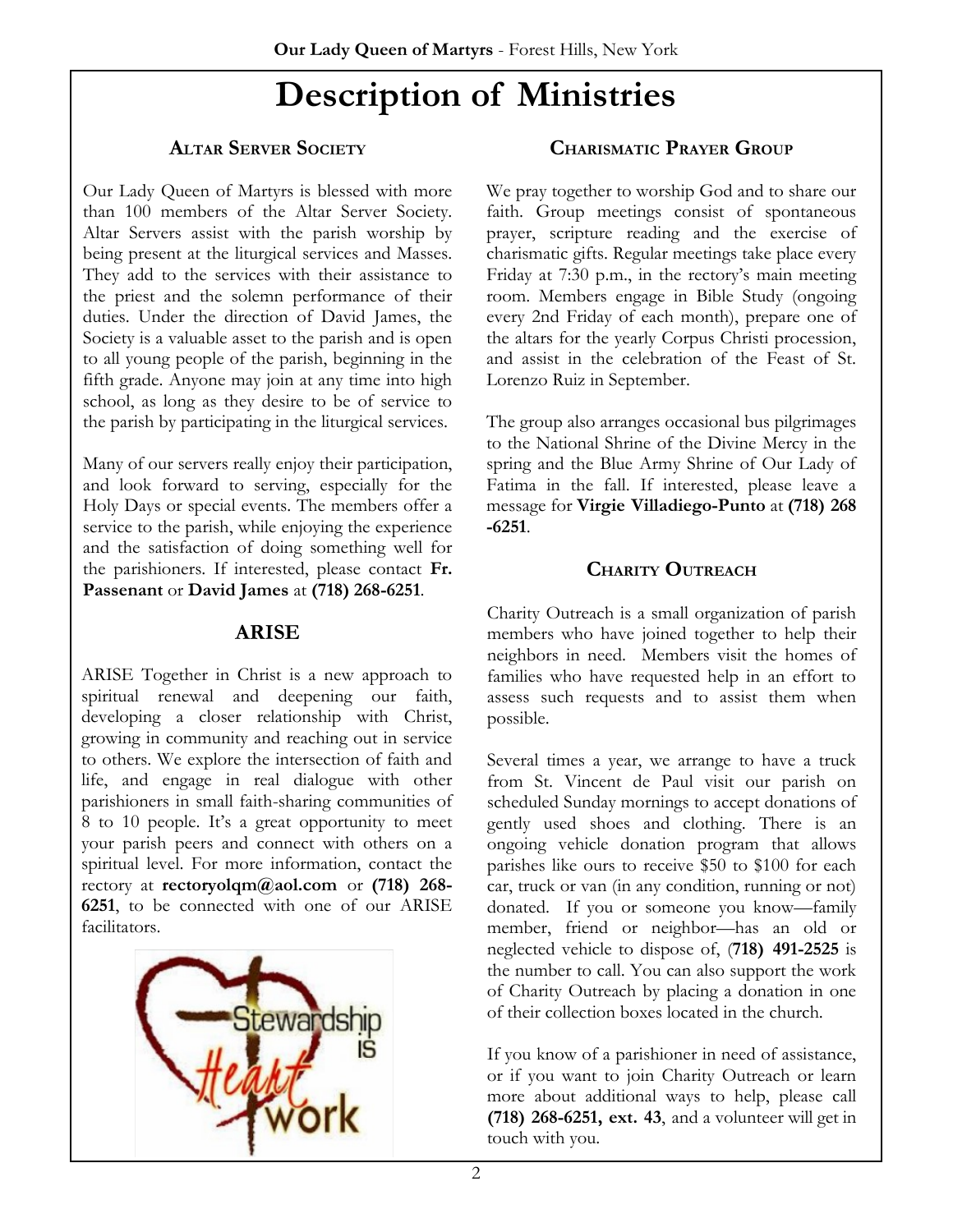#### **CHOIR**

Saint Augustine once said that those who sing pray twice. Not only is that true, but the choir experience is also a wonderful way to participate in the life of the parish by lifting your voice in praise of our Lord, in the company of fellow parishioners who have dedicated themselves to the enhancement of our liturgy through sacred song.

The choir of Our Lady Queen of Martyrs sings at the 11:30 a.m. Mass every Sunday, and for all the major liturgies of the year. Weekly rehearsals are on Tuesday evenings at 7:30 p.m. in the choir loft. Rehearsals offer an opportunity to prepare the inspiring choral music that we sing each week at Mass. Specific roles for ministers of music include the leader of song and choir singers.

In addition, the Sacred Music Society of Our Lady Queen of Martyrs is comprised of our choir, orchestra, soloists, and members of the Oratorio Society of Queens. Under the direction of David Close, the Sacred Music Society presents the annual Christmas Concert in December and undertakes all of the fundraising activity that goes on to achieve the concert presentation.

If you would like to join the choir, contact **Music Director David Close**. You can find him on Tuesdays in the church choir loft at 7:15 p.m. If you are interested in joining the choir, come and introduce yourself or talk to him beforehand. You can leave him a message by calling the rectory at **(718) 268-6251**.

#### **COMMUNICATIONS**

We keep parishioners connected to the life of our OLQM parish, with the print bulletin, website, email alerts and Facebook page. We act as a link to The Tablet and NET-TV (the communications arms of the Diocese of Brooklyn/Queens) and other parishes in our deanery. Volunteers wishing to contribute their professional skills in graphic arts, writing, editing, marketing or social media are welcome to contact the OLQM Communications department. Depending on your interests and time availability, we could use help especially in the areas of pro bono graphic design, logo design or

poster printing services (for annual events or special events).

If interested, please contact the rectory at **(718)**  268-6251, ext. 12, or e-mail **olqmcomm@aol.com**, attn: **Karen Brogno**.

#### **CONSOLATION/BEREAVEMENT**

The Consolation Ministry attends Wake Prayer Services and assists families in preparation for the Christian Funeral Rite of the Church. We update the Funeral Liturgy Planner and Music Selection sheets as well as provide additional support to families during this difficult time for them.

The Bereavement Support Group offers spiritual support to parishioners (as well as nonparishioners) who have recently suffered a loss. We offer a caring environment, hope and comfort; we are non-judgmental and respect privacy in all aspects of the grieving process and point toward healing. We typically meet every first and third Monday of the month at 7 p.m. in the rectory parlor room, unless there is a holiday schedule.

For more information, email **Yorke Mizelle** at **ymizelle@nyc.rr.com** or call him at the rectory, **(718) 268-6251**.

#### **EXTRAORDINARY MINISTERS OF HOLY COMMUNION**

Extraordinary Ministers of Holy Communion (EMHCs) serve one of the most important ministries of the parish: actually bringing Jesus to others, by visiting the homebound and those confined to nursing homes or hospitals (Pastoral Care), and giving Communion at Mass.

More than a volunteer service, this is an actual ministry that requires a one-day diocesansponsored training session. Serving as an EMHC is a wonderfully rewarding ministry that can bring abundant graces, while also bringing the Body of Christ to our brothers and sisters in faith. If interested, please contact **Pastoral Care Director Dennis Portelli** at **(718) 268-6251**  or **dfport@gmail.com**.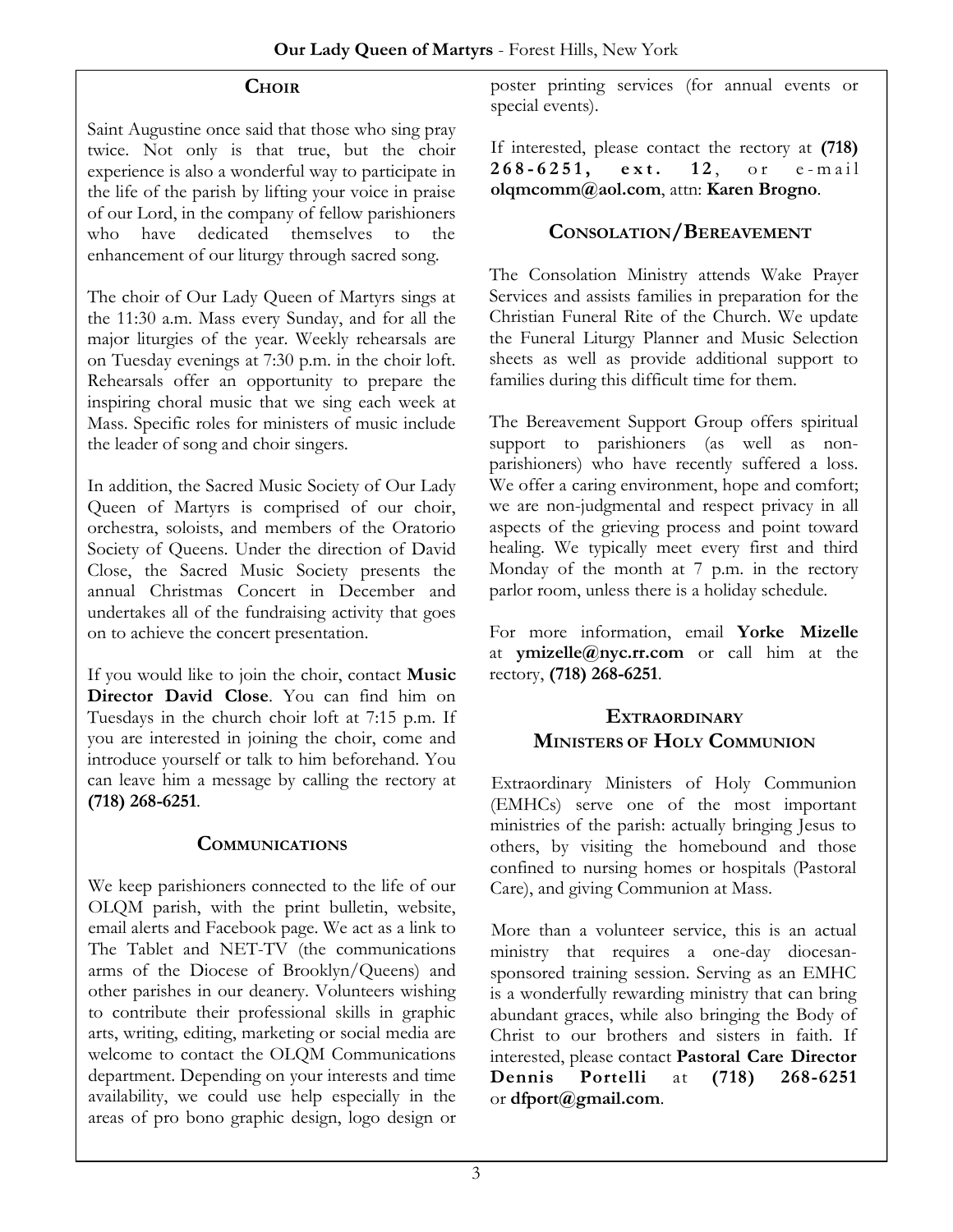#### **HOME ACADEMY ASSOCIATION**

The goal of Our Lady Queen of Martyrs' Home Academy Association (HAA) is to promote the educational enrichment and foster a clear understanding of the mutual educational responsibilities of both parents and teachers. HSA acts as a liaison between the parents, the academy principal and teachers. We provide a vehicle of healthy communication and exchange between home and academy. In addition, we provide parents with a series of ongoing presentations and services that will aid them in the serious responsibility that is theirs as parents.

The HSA sponsors fundraising initiatives in an effort to maintain tuition rates and support educational programs. If interested, please email **info@olqmca.org**, or call the OLQM Catholic Academy office at **(718) 263-2622**.

#### **LECTORS**

God's Holy Word is proclaimed to the gathered assembly by ministers who have been entrusted with this responsibility. They are commissioned to communicate God's word in the liturgy. This ministry requires a one-day diocesan-sponsored training session, and periodic meetings are held. Lectors are expected to thoroughly prepare their reading and provide a clear, unhurried delivery.

If interested, please contact **Fr. Passenant** or leave a message for **Irene Nash** at **(718) 268-6251**.

#### **MINISTERS OF HOSPITALITY**

Members of the Ushers Society, also known as Ministers of Hospitality, are a knowledgeable and gracious resource to all parishioners and visitors to Our Lady Queen of Martyrs. They welcome members of the congregation ("meet, greet and seat"), aid in making the various processions more effective and efficient, take the various collections, and distribute the weekly church bulletins efficiently.

Anyone is welcome to become a Minister of Hospitality. Potential candidates are expected to be present and neatly dressed at one of the Sunday Masses on a regular basis. We are in need of new ushers to assist with this important ministry. If interested, please contact **Fr. Passenant** or leave a message for **John Gregory** at **(718) 268-6251**.

#### **OLQM CATHOLIC ACADEMY**

Our Lady Queen of Martyrs (OLQM) Academy is a Catholic, parochial, coeducational school with classes from Preschool to Grade 8 (Preschool includes full-day and half-day Pre-K and half-day Nursery programs). OLQM Catholic Academy seeks to provide a quality education by assisting in the creative formation of the student. Students are invited to share and nurture a love for learning. We strive to foster mutual respect and peace that flows from proclamation of the gospel message in an educational setting.

OLQM Catholic Academy believes that Jesus Christ is the core of our existence. We endeavor to teach as Jesus taught, through providing an educational program rich in spiritual, as well as academic growth. It is our belief that Jesus Christ is ever present in our classrooms, fostering Christian growth through word, worship, community and service. Students are encouraged to explore their own strengths and challenges through varied instructional methodology. Our knowledge of both student and community fosters an environment that recognizes the varied cultures and customs of each individual. Through the various methods employed throughout the academy, we strive to cultivate a nurturing environment in which our students feel safe, secure, and free to express their individual talents. We endeavor to educate the whole child, and to prepare children not only for their immediate future, but to provide them with the skills necessary for long-term success.

Please contact our academy's principal, **Mrs. Anne Zuschlag**, at (718) 263-2622 or **[info@olqmca.org](mailto:info@olqmca.org)**.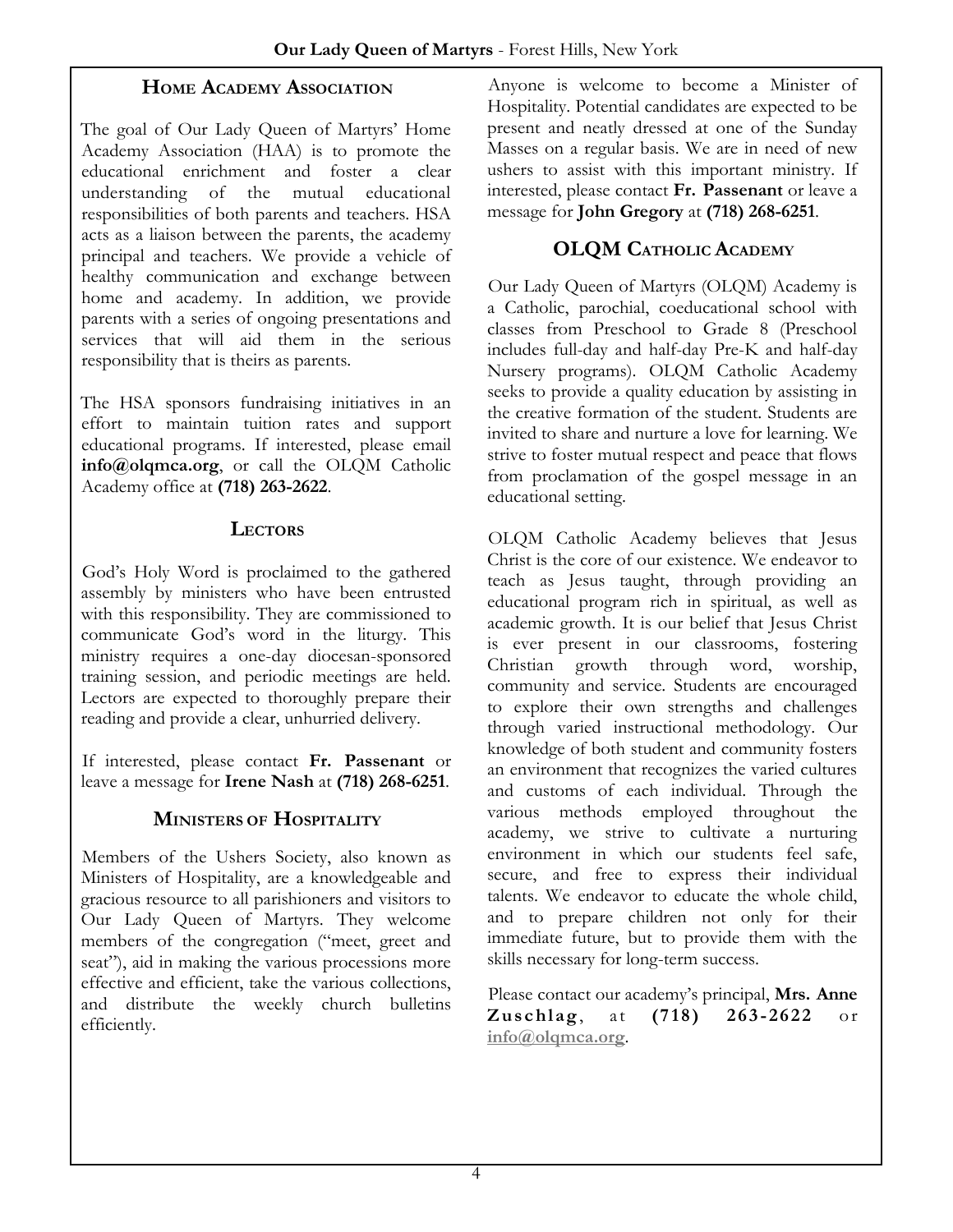#### **PASTORAL CARE**

Pastoral Care is a group of men and women who want to reach out to our Catholic neighbors as friends and become a part of their spiritual journey. Members are dedicated to the love of Our Lord and Our Blessed Lady through prayer and the care of those in our parish who cannot join us for Mass on Sunday, or are homebound on a daily basis.

Many of our members are Eucharistic Ministers who distribute Holy Communion to the parish's homebound relatives and friends, aided by a team of those who have joined to be with them in prayer and adoration. They are also invaluable in helping during the weekly Masses and prayer services held at all the nursing homes, and in offering intercessory prayer.

The active members of Pastoral Care start the day with the 12:05 p.m. Mass and the Rosary and Chaplet of the Divine Mercy. Each Tuesday, following the Rosary and Chaplet, they gather in the church rectory for a weekly meeting of prayer, planning and discussion.

If you're willing and seeking spiritual growth, you're one of us. Just come to one meeting. If interested in joining our ranks, please contact **Pastoral Care Director Dennis Portelli** at **(718) 268-6251** or **dfport@gmail.com**.

#### **RELIGIOUS EDUCATION**

Religious Education offers comprehensive programs to parishioners of different ages and needs, as follows:

**Rite of Christian Initiation for Adults (RCIA):** A journey of Faith for individuals age 18 and older. RCIA provides ways to become a baptized Catholic, complete the sacraments of Confirmation and Eucharist, learn more about the Catholic religion, and reaffirm your faith and participate fully in the life of the Catholic Church. Email **olqmrcia@yahoo.com** for more information.

**Religious Education:** Instructs public school children in their Catholic faith throughout their years in elementary school, and prepares them for the reception of Sacraments.

**Children's Liturgy:** The Sunday 10 a.m. mass is a Family Mass that presents the Children's Liturgy of the Word for children ages 4 to 9. Periodically the Children's Choir performs the music at this mass.

**Children's Catechumenate:** Prepares older students for the Sacraments of Initiation (Baptism, Confirmation and First Eucharist).

**Gathering Sessions:** Informal adult meetings designed to develop the spirituality of parents and parish adults through Scripture and conversation.

If interested, please contact **Director of Religious** 

**Education, Deacon Thomas Jorge at (718) 263- 0907 or olqmreled@gmail.com**.

#### **SINGLE ADULTS GROUP**

The OLQM Single Adults Group is dedicated to providing opportunities to interact on social, spiritual, service and educational levels for personal enrichment and fulfillment. Shared experiences often result in closer ties to the spiritual life of the parish and more active participation. Members engage in a variety of activities, including group dinners, lectures/talks, entertainment and networking with other Catholic adult groups in the NYC area.

Our group is open to all currently single adults never married, separated/divorced or widowed. We generally meet in the rectory's main meeting room on the second Saturday of the month at 1:30 p.m., except for the summer months, when the meetings are the second Thursday at 7:30 p.m. For more information, call the hotline **(718) 361-3201** or leave a message for **Denise DeMaria**.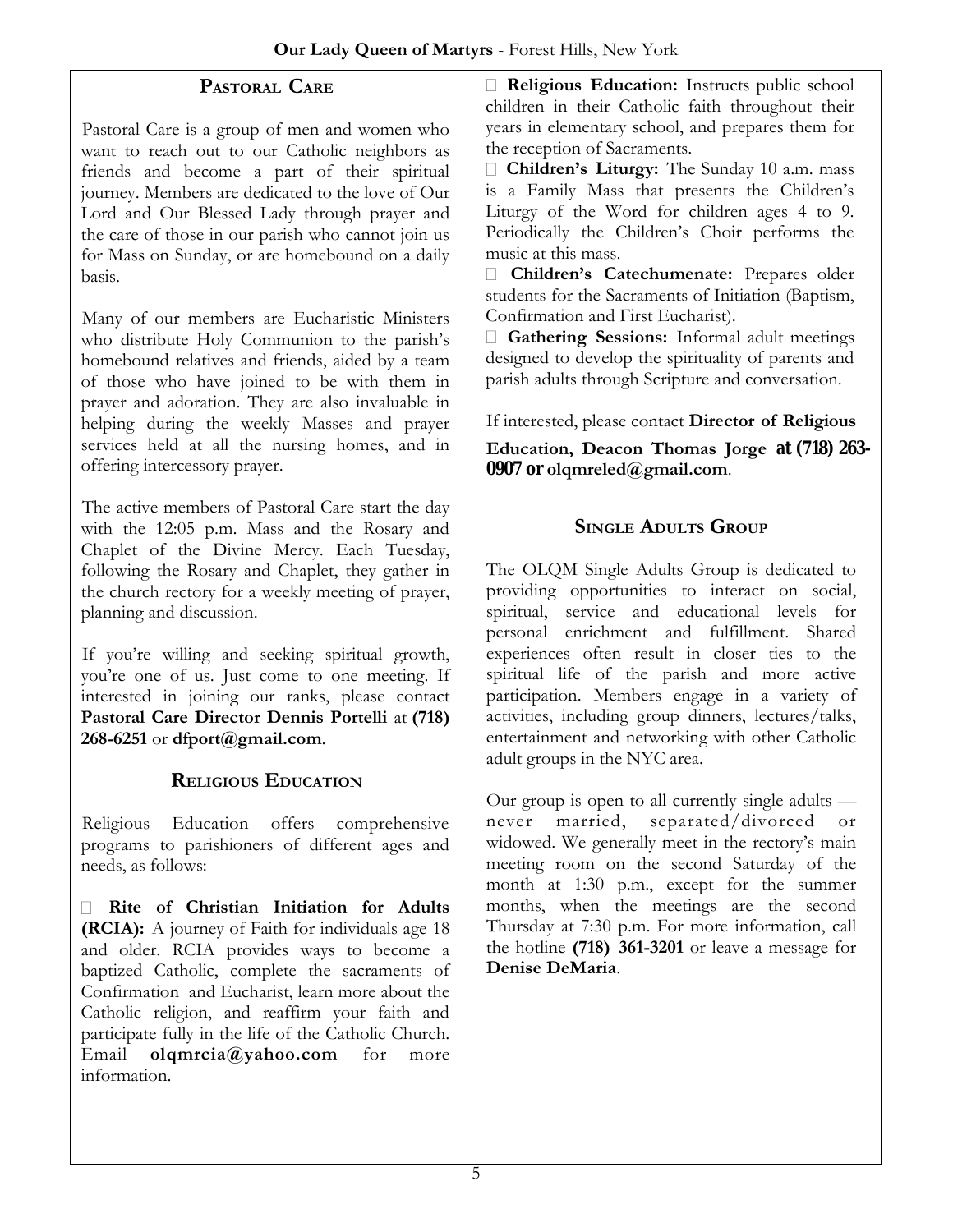#### **STEWARDSHIP**

As the parish's Stewardship Committee, we are committed to cultivating stewardship and discipleship as a way of life in our parish. We seek to educate the family of Our Lady Queen of Martyrs about the wonderful ministerial and outreach opportunities available to us. We attempt to connect the time and talents of our parishioners with the time and talent opportunities for service at OLQM. We embrace the concept of sacrificial giving of our treasure back to God, in thanksgiving for all He has entrusted to us. Currently, we meet one evening a month in the rectory parlor room; commitments may be long or short, depending on your availability. The only requirements to join us are an honest desire to make OLQM the best possible parish, and a collaborative spirit of sharing creative ideas. We seek dynamic individuals from all age groups. If interested, please contact **David Lee** at **olqmstewardship@gmail.com**.

#### **ST. PIO PRAYER GROUP**

St. Pio da Pietrelcina (Padre Pio) placed at the center of his life and apostolic work the Cross of his Lord as his strength, his wisdom and his glory. Inflamed by love of Jesus Christ, he became like him in the sacrifice of himself for the salvation of the world. In his following and imitation of the Crucified Christ, St. Pio was so generous and perfect that he could have said: "I have been crucified with Christ; it is no longer I who live, but Christ who lives in me" (*Galatians* 2:20). And the treasures of grace which God had granted him so lavishly and unceasingly, he passed on through his ministry, serving the men and women who came to him in ever greater numbers, and bringing to birth an immense host of spiritual sons and daughters.

The Padre Pio Prayer Group at Our Lady Queen Of Martyrs meets on the second Wednesday of each month after the 12:05 p.m. Daily Mass. If interested, please come and introduce yourself at one of the Wednesday prayer meetings.

#### **WORLDWIDE MARRIAGE ENCOUNTER**

Worldwide Marriage Encounter (WWME) is a movement within the Catholic Church that offers weekend experiences for good marriages, to strengthen communication and nurture a deepened appreciation of the Sacrament of Marriage. WWME also assists Our Lady Queen of Martyrs in sponsoring the annual parish celebration of World Marriage Day, which is observed the second Sunday in February. Other WWME-related activities are held periodically at our parish or nearby in the Diocese of Brooklyn and Queens.

For more information, contact **Bob and Melinda Nobbs** at **(718) 805-7032**, or visit **www.bqwwme.org** or call **(877) NYS-WWME**.

#### **YOUTH GROUPS**

The Martyrs Active Youth Organization (MAYO) is open to all 7th and 8th graders, focusing on bringing the youth of the parish together in a safe, nurturing, but most importantly fun environment. We participate in amazing activities and community service projects, grow in our faith and hopefully begin to develop into the next leaders of our parish. MAYO meets every other Friday from 6:00 p.m. to 9:00 p.m. in McLaughlin Hall. If interested, please contact **David James** at **(718) 268-6251**, e-mail **olqmyouth@gmail.com** or visit **www.mayoyouth.com**.

The Catholic Youth Organization (CYO) runs two programs. The CYO basketball program is open to boys and girls from grades 3 to 8. Our home games are played in the McLaughlin Hall gym. All children living within the boundaries of the OLQM parish are welcome to participate. If interested in participating or becoming a coach, please contact **Richie Allen** at **(718) 596-9295**.

The CYO Flyers track program is open to OLQMCA students (boys and girls 5 years and older). We use the track at Juniper Park. If interested in participating, please contact **Mike Loftus** at **(917) 836-1597**.